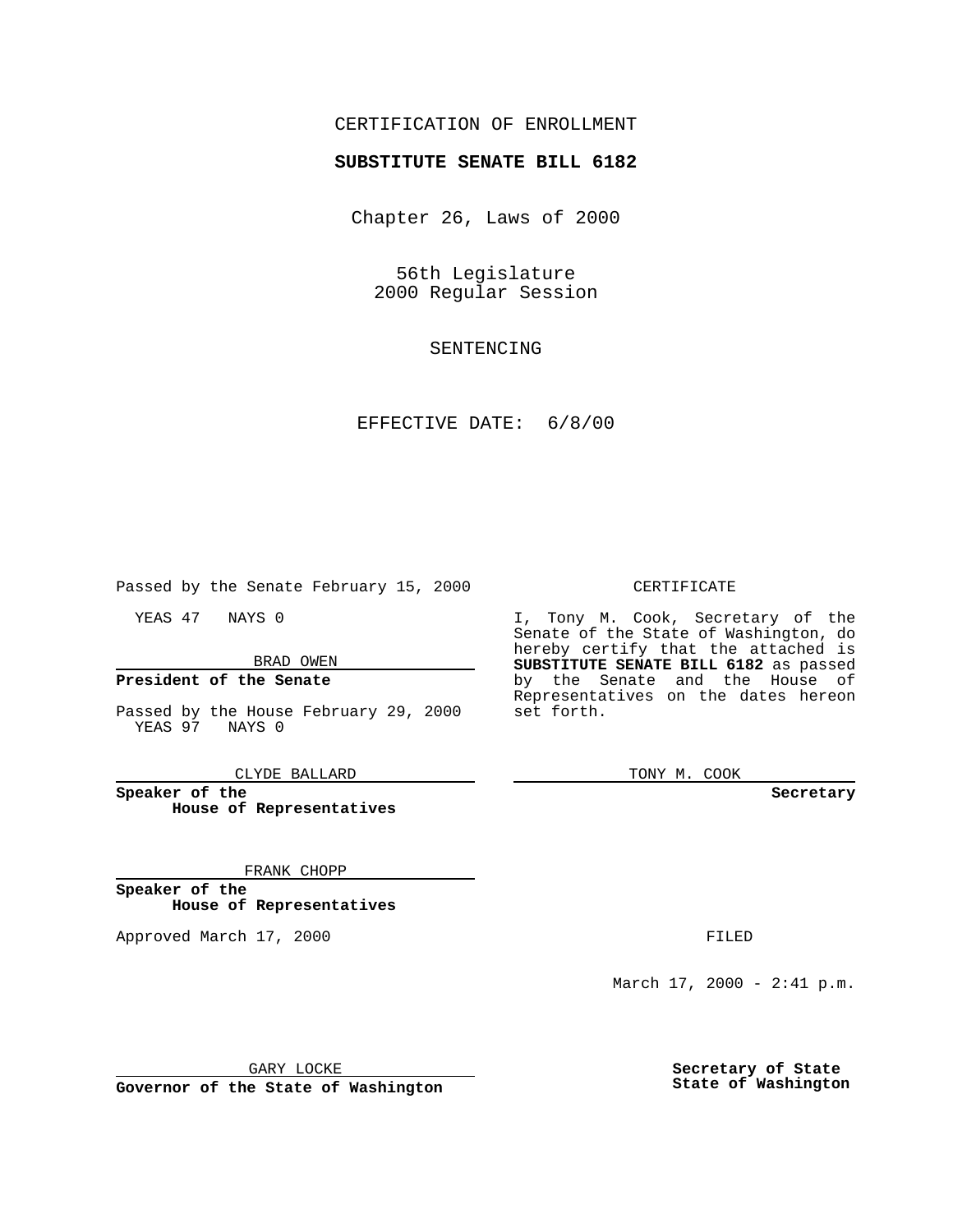# **SUBSTITUTE SENATE BILL 6182** \_\_\_\_\_\_\_\_\_\_\_\_\_\_\_\_\_\_\_\_\_\_\_\_\_\_\_\_\_\_\_\_\_\_\_\_\_\_\_\_\_\_\_\_\_\_\_

\_\_\_\_\_\_\_\_\_\_\_\_\_\_\_\_\_\_\_\_\_\_\_\_\_\_\_\_\_\_\_\_\_\_\_\_\_\_\_\_\_\_\_\_\_\_\_

Passed Legislature - 2000 Regular Session

**State of Washington 56th Legislature 2000 Regular Session**

**By** Senate Committee on Judiciary (originally sponsored by Senators McCaslin and Costa)

Read first time 01/31/2000.

 AN ACT Relating to the effect of changes in law on sentencing provisions; adding a new section to chapter 9.94A RCW; and creating a new section.

BE IT ENACTED BY THE LEGISLATURE OF THE STATE OF WASHINGTON:

 NEW SECTION. **Sec. 1.** This act is intended to cure any ambiguity that might have led to the Washington supreme court's decision in State v. Cruz, Cause No. 67147-8 (October 7, 1999). A decision as to whether a prior conviction shall be included in an individual's offender score should be determined by the law in effect on the day the current offense was committed. This act is also intended to clarify the applicability of statutes creating new sentencing alternatives or modifying the availability of existing alternatives.

 NEW SECTION. **Sec. 2.** A new section is added to chapter 9.94A RCW to read as follows:

 Any sentence imposed under this chapter shall be determined in accordance with the law in effect when the current offense was committed.